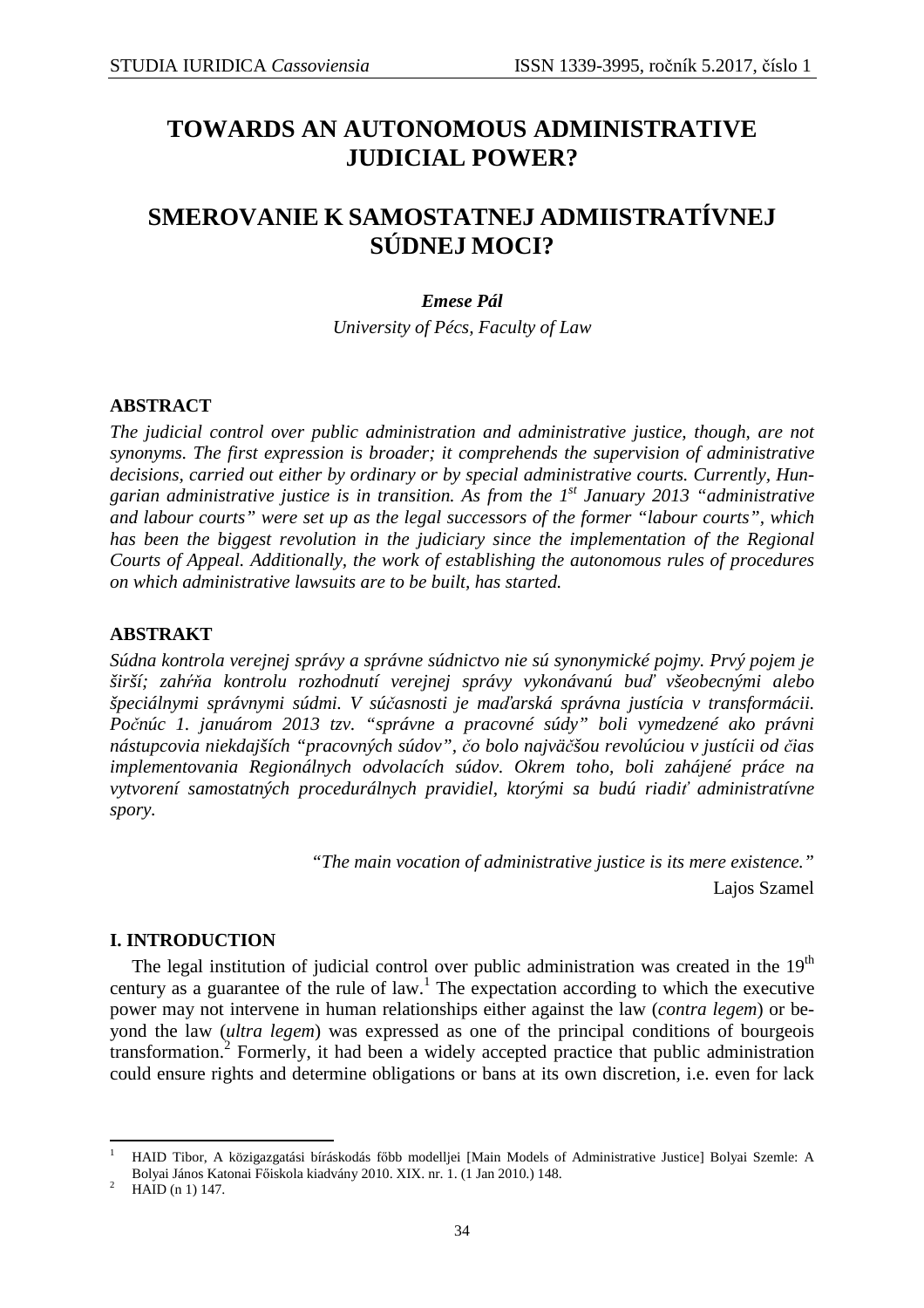of legal regulation presenting thereby opportunity for administrative autocracy. Consequently, the arbitrary power of administration had been furtherly increased.<sup>3</sup>

Only following the bourgeois transformation had the *Declaration of the Rights of Man and*  of the Citizen generally declared – echoing Montesquieu's thoughts<sup>4</sup> – that nothing may be banned if it was not prohibited by law and no one may be obliged to do what was not prescribed by law.<sup>5</sup> Therefore, in order to give full effect to the separation of powers, a principle promoted by Montesquieu, and to create the balance between these powers, restricting state intervention within legislative limits became indispensable. Also limiting the executive power via an "independent supervisory body" became a basic requirement of the rule of law.<sup>6</sup> The judicial control over public administration is supposed to ensure this requirement and it is carried out either within the existing judicial system or in a separate structure, differing from state to state. Nevertheless, administrative courts ought not to deprive the executive power of its own competence.<sup>7</sup>

The judicial control over public administration and administrative justice, though, are not synonyms. The first expression is broader; it comprehends the supervision of administrative decisions, carried out either by ordinary or by special administrative courts. Thus, the differences between the two above-mentioned mechanisms are related to their structures.<sup>8</sup>

The fact that European administrative law is subject to integration, i.e. it is currently undergoing a substantial unification, persuades a number of people to use the term "*Europeanization*" even in the field of administrative procedural law. This phenomenon is strengthened further by several tendencies of law approximation, easily identifiable in connection with the judiciaries and administrative procedural laws of the EU member states as well.<sup>9</sup>

Currently, Hungarian administrative justice is in transition. As from the  $1<sup>st</sup>$  January 2013 "administrative and labour courts" were set up as the legal successors of the former "labour courts", which has been the biggest revolution in the judiciary since the implementation of the Regional Courts of Appeal. Additionally, the work of establishing the autonomous rules of procedures on which administrative lawsuits are to be built, has started.

## **II. INTERNATIONAL COMPARISON: ORGANIZATIONAL MODELS OF ADMINISTRATIVE JUSTICE**

In the French judiciary system there are two coexisting bodies providing legal control: ordinary courts (*jurisdictions ordinaires*) and administrative courts (*jurisdictions administratives*).<sup>10</sup> So basically, the French model focuses on separating the administrative court system from the ordinary judiciary. In fact, the French administrative jurisdiction is a product of history, as the post-Revolutionary acts established not only the separation of

<sup>&</sup>lt;sup>2</sup><br>3 RÁCZ Attila, A közigazgatás törvényességének követelményei [Requirements of the Legality of Public Administration] In: Csefkó Ferenc (ed), Szamel Lajos Tudományos Emlékülés. [Commemoration of Lajos Szamel] (A Jövő Közigazgatásáért Alapítvány 2000) 149.

<sup>4</sup> Cf. MONTESQUIEU, A Törvények szelleméről [On the Spirit of the Laws] (translated by Imre Csécsi and Pál Sebestyén) (Akadémia, 1962) 312. 5

*"La Loi n'a le droit de défendre que les actions nuisibles à la Société. Tout ce qui n'est pas défendu par la Loi ne peut être empêché, et nul ne peut être contraint à faire ce qu'elle n'ordonne pas."* (Art. 5 de la Déclaration des Droits de l'Homme e du Citoyen de 1789)

<sup>6</sup> IMRE Miklós (ed), A közigazgatási bíráskodás [Administrative Justice] (HVG ORAC, 2007) 10.

<sup>7</sup> IMRE (n 6) 11.

<sup>8</sup> PETRIK Ferenc, Százéves a magyar közigazgatás [Centenary of Hungarian Public Administration] (Jogtudományi Közlöny 6/1996) 345.

<sup>9</sup> ROZSNYAI Krisztina, A közigazgatási bíráskodás európai dimenziója [The European Dimension of Administrative Justice] (Jogtudományi Közlöny 9/2007) 383.

<sup>10</sup> DARÁK Péter, A közigazgatási bíráskodás európai integrációja [The European Integration of Administrative Justice] (Thesis PhD, 2007) 5.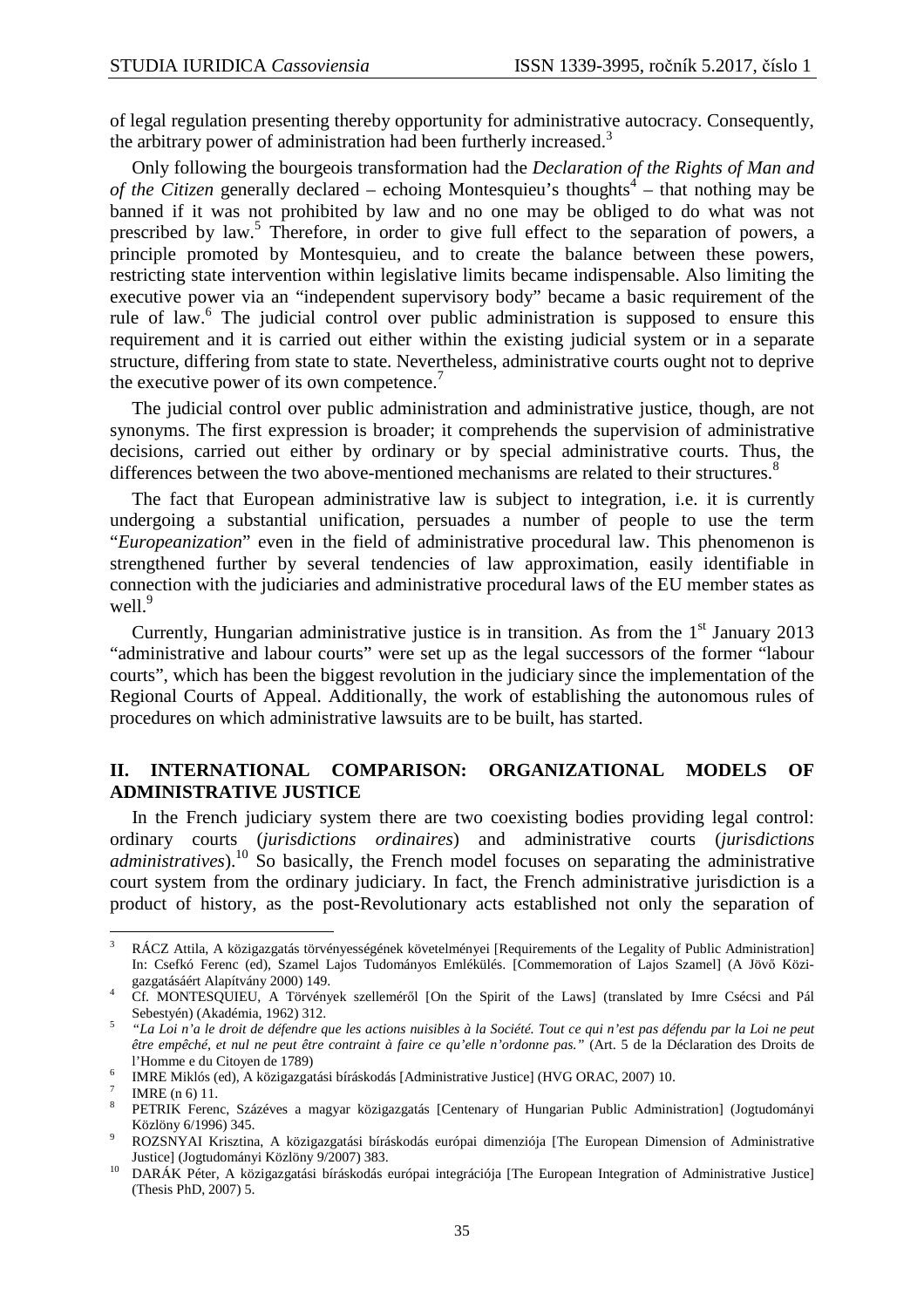administrative functions from jurisdictional ones but also the untouchability of administrative cases for ordinary courts.<sup>11</sup>

The organs of the administrative court system (State Council = *Conseil d'État*, Administrative Court of Appeal = *Cour administrative d'appel*, administrative courts = *tribunaux administratifs*) are entitled to proceed if one of the parties is an administrative body and the procedure comes within the scope of administrative law.<sup>12</sup> The State Council is the highest judicial authority in France which judges as a final resort the legality of public administrative acts.

In France, administrative justice is regulated by a separated code (*Code de justice administrative*), which entered into force in 2001 and includes the rules related to administrative courts and procedures which had been formerly separated according to judiciary levels. French administrative judges study at the *École Nationale d'Administration* founded in 1945, in a system different from that of ordinary judges.

British and American administrative justice has developed mainly in the same way. At the beginning, ordinary courts had exclusive judicial control over public administration. However, the wide range of cases led to the implementation of *administrative tribunals*. Special administrative procedural law does not exist, civil procedural law is applied in administrative disputes.<sup>13</sup> The Administrative Court is part of the Queen's Bench Division of High Court of Justice and it is provided with general jurisdiction. In conclusion, the pragmatic importance of the administrative branch has compelled the transformation of the judiciary.<sup>14</sup>

Since the 1960s Germany has introduced an administrative court system which has been independent both from the executive power and the ordinary judiciary.<sup>15</sup> The entire range of remedies is provided by administrative courts, guaranteeing the observance of legality.<sup>16</sup> Hungarian administrative science is based on the German one, although, there is an important difference to emphasize: a German administrative judge is obliged to clarify the factual basis of an administrative decision, i.e. /s/he is not bound by the motions for evidence the parties had submitted – in contrast to the Hungarian practice – does not exclude the possibility of submitting action for a declaratory judgment. The German-Austrian model is the model of autonomous administrative courts.<sup>17</sup> Nonetheless, Germany has separate administrative rules of procedure is separated, although the legislators of the states have the authority to introduce further rules and statutory exceptions.

In the mixed system, characterizing Italy, Belgium and Switzerland, various courts provide the judicial review of public administrative orders at the same time. The competence of ordinary courts, though, are highly restricted in administrative disputes, they are solely empowered to declare the infringement of law.<sup>18</sup>

#### **III. THE HISTORY OF HUNGARIAN ADMINISTRATIVE JUSTICE**

Already in Medieval law a number of rules were supposed to protect noble's rights against the abuses of the royal or the central power. These regulations were merely casual, they were not systemized and protected only the wealthy – or one part of them, e.g. barons or prelates – in lieu of the entire society. Sinking into oblivion already in the times of Turkish Occupation

<sup>11</sup> <sup>11</sup> Art. 13. de la Loi sur l'organisation judiciaire des 16-24 août 1790<br><sup>12</sup> MAID (e.1) 154

<sup>&</sup>lt;sup>12</sup> HAID (n 1) 154.

<sup>&</sup>lt;sup>13</sup> HAID (n 1) 164.

 $DARÁK (n 10) 6.$ 

 $15$  HAID (n 1) 154.

<sup>16</sup> HAID (n 1) 154.

<sup>17</sup> VARGA Jenő, A közigazgatási határozatok bírósági felülvizsgálata I. [Judicial Review of Public Administrative Orders I.] http://munkaadoilevelek.hu/1999/07/a-kozigazgatasi-hatarozatok-birosagi-felulvizsgalata-i/ [7 Nov 2014]

 $18$  HAID (n 1) 161.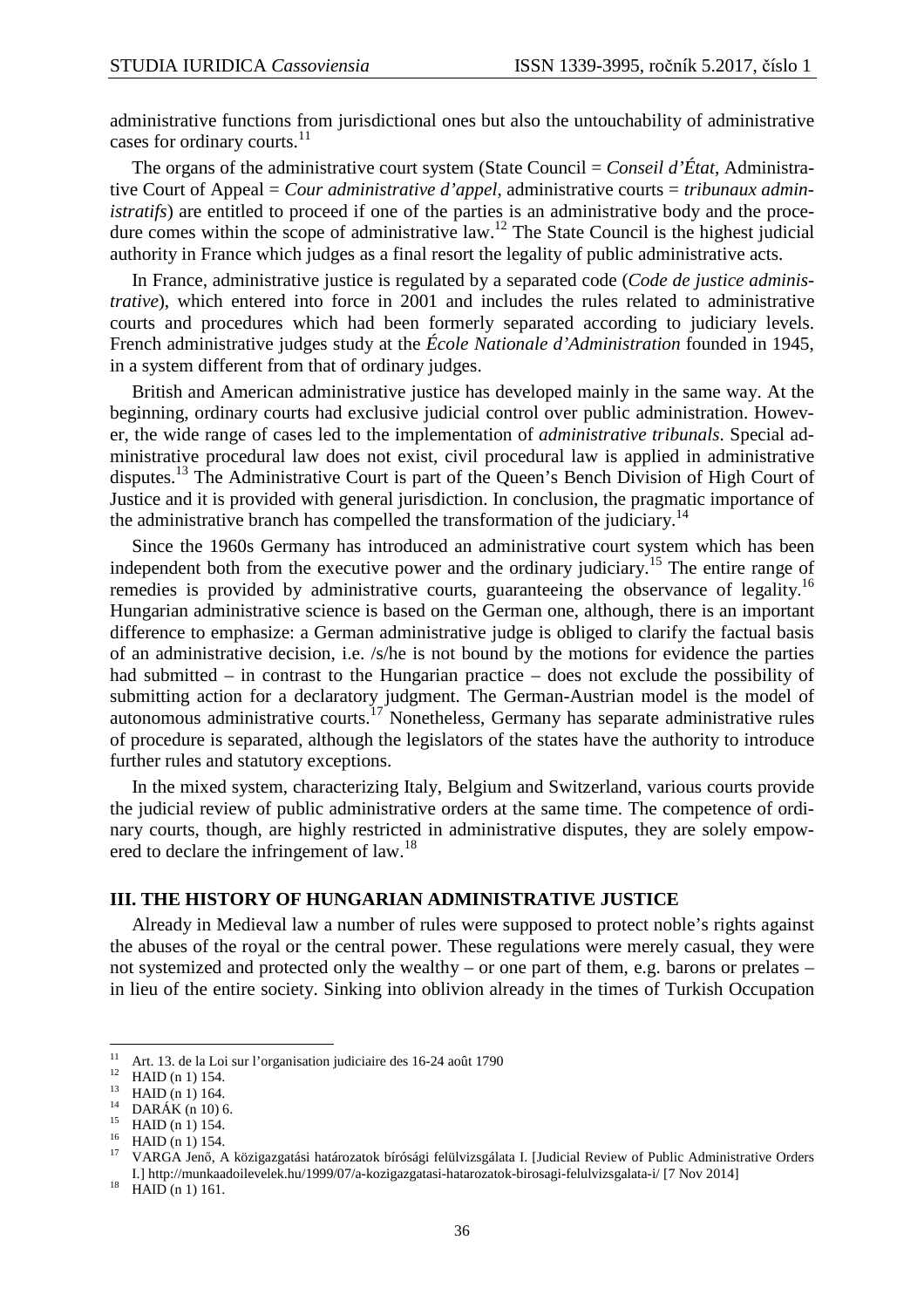and Habsburg sovereignty, these feudal statutes could not be and were obviously not the antecedences of the following bourgeois administrative justice.<sup>19</sup>

The existence of the legal institution already at the end of the  $19<sup>th</sup>$  century testifies that Hungary was on a par with the evolution of the European models in respect of administrative jurisprudence as well. However, there was a prerequisite to the creation of our administrative justice: the structural separation of the executive and the legislative power. Other preconditions of the judicial control over public administration were the disappearance of customary traces from administrative law, acts regulating state action and the definition of its function by norms at least in form of decrees. Additionally, the concept declaring the priority of state interests needed to give space to a kind of social claim for the protection of citizen rights.<sup>20</sup>

The intention of referring the protection of the rights related to public administration to the judicial power spread widely in political and legal circles.<sup>21</sup> Act V of 1848, of the so-called April Laws, expressed the aim of establishing an administrative justice system, when, in certain cases, it vested judicial powers in the central committees that were to be established. Section 19 listed the scope of remedies which shall be judged by this body. Thus, this was the first agency with legitimate jurisdiction in administrative disputes.<sup>22</sup>

The intention of separating public administration and judicial power had been expressed in the middle of the century, though, it became achievable only following the Austro-Hungarian Compromise. Section 1 of Act IV of 1869 on exercising judicial power declared that *"the administration of justice shall be separated from public administration. Neither the judiciary nor the administrative bodies may intervene in each other's competence."* Therefore, the division between the two branches of power was realized, removing an important obstacle from the introduction of administrative justice.

Furthermore, the adoption of Act XLIII of 1883 was another significant step in this process, establishing the Financial Administrative Court. This body has competence to review administrative resolutions passed in tax and duty cases. Later on, several members of administrative science were in favour of an administrative court with general competence and Act XXVI of 1896 established the Royal Administrative Court.<sup>23</sup>

In the national jurisprudence at the time, administrative justice was considered one of the cardinal requirements of the rule of law: *"In an administrative procedure the individual and the administrative body stand against one another, yet the authority is not merely a party, but also the representative of public interest, thus it is who decides. In contrast, administrative justice means that the conflict between the body and the citizen is judged by a third party, independent of both public administration and the individual and has the advantages of judicial independence."<sup>24</sup>*

The Royal Administrative Court set up by Act XXVI of 1896 was the highest authority of judicial hierarchy and it was separated either from public administration or from the ordinary court system. It worked as a single-instance special court and its competence included the

 $\overline{a}$ 

<sup>&</sup>lt;sup>19</sup> Herbert KÜPPER, Magyarország átalakuló közigazgatási bírákodása [Hungary's Changing Administrative Justice] http://jog.tk.mta.hu/uploads/files/mtalwp/2014\_59\_Kupper.pdf [1 Apr 2015]

<sup>&</sup>lt;sup>20</sup> PETRIK Ferenc, A magyar közigazgatási bíráskodás története. [History of Hungarian Administrative Justice], In: Wopera Zsuzsa (ed.), Polgári perjog. Különös Rész. [Civil Procedural Law. Special Part.] (Budapest, 2005) 193.

<sup>&</sup>lt;sup>21</sup> PETRIK Ferenc (n 20) 193.

<sup>&</sup>lt;sup>22</sup> STIPTA István, A közigazgatási bíráskodás előzményei Magyarországon. [Antecedents of Administrative Justice in Hungary.] (Jogtudományi Közlöny 3/1997) 118.

 $^{23}$  VARGA (n 17)

<sup>24</sup> MAGYARY Zoltán, Magyar közigazgatás. [Hungarian Public Administration]. (Budapest, 1942) 624-625.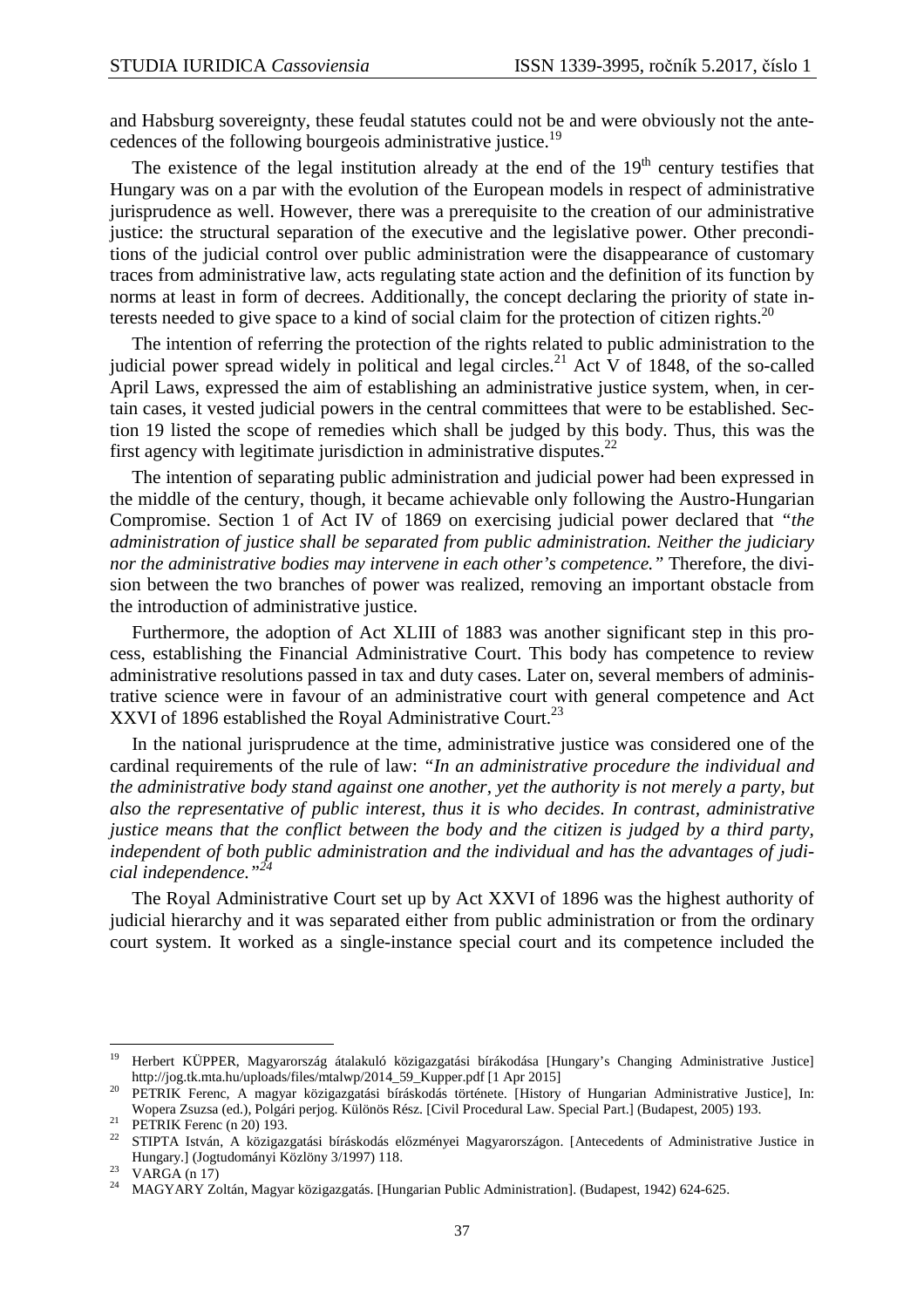review of administrative cases itemized by the Act. Its President obtained equal rights to the Curia's President and its judges had to meet high requirements.<sup>25</sup>

Although following the French model in the main structure of the single-instance court, German-Austrian effect prevailed during the elaboration of the details.<sup>26</sup> The body had two departments: a general administrative and a financial one. The competence of the first department comprised e.g. parish matters, public health, religious and public educational cases, meanwhile the other one administered justice in tax and duty cases.<sup>27</sup> Dealing with questions of fact and of law, the body was authorized to pass a new resolution, to amend and – in some exceptions – to annul one.<sup>28</sup> It is worth mentioning, though, that there were no judicial remedies against political decisions. Disputes may not be referred to the court in case of the silence of public administration or police jurisdiction.<sup>29</sup>

The exigency of transforming administrative justice into a double-instance system had been expressed a number of times. First, during the preliminary debate of the draft of Act XXVI of 1896, then in 1924, during the elaboration of the second draft which aspired to introduce first-instance administrative courts.<sup>30</sup>

Despite surviving the First World War, the Royal Administrative Court's caseload suffered a radical recession. The Constitution of the First Hungarian Republic aimed to provide it with greater significance but it was not realized. This phenomenon led to the gradual decline of the Court's activity, up until 1949 when Act II abolished this institution.<sup>31</sup> According to the Reasoning, the people's democracy considered the fact that state power was exercised by the people the guarantee of citizen rights, thus, executive power was consigned to authorities which focused on common interests. As a consequence, administrative justice was merely unnecessary.<sup>32</sup> In other words, the new state machinery did not need the legal control over public administration and, in the name of the fight for "the consolidation of the socialist state and social system", abolished the institutionalised administrative court practice.<sup>33</sup> In conclusion, the end of administrative justice was triggered by the fact that it had aspired to become and, for a short while, it had actually become the guardian of the Constitution.

Parallel to the dissolution of the Court, so-called arbitration committees were established, dealing with tax and duty cases. It is worth adding, though, that the activity of these bodies cannot be identified as administrative justice, as they ensured executive and not judicial control. $34$ 

With the approval of Act IV of 1957 on General Rules of State Administrative Proceedings the opportunity of judicial review of administrative orders was re-established, yet with considerable restrictions.<sup>35</sup> The supervision created by the Act aimed to protect "socialist legality."

Nonetheless, the Act introduced two significant changes: first, it ensured judicial remedy against those administrative resolutions which constitute administrative relationship, then, it

<sup>25</sup> <sup>25</sup> PATYI András – VARGA Zs. András, Általános közigazgatási jog. [General Part of Public Administration]. (Dialóg Campus, Budapest – Pécs, 2009) 225.

<sup>&</sup>lt;sup>26</sup> KENGYEL Miklós, Magyar polgári eljárásjog. [Hungarian Civil Procedural Law]. (Osiris, Budapest) 470.

<sup>&</sup>lt;sup>27</sup> IMRE (n 6) 24.

<sup>&</sup>lt;sup>28</sup> PATYI – VARGA ZS. (n 25) 225.

<sup>&</sup>lt;sup>29</sup> IMRE (n 6) 25.

<sup>&</sup>lt;sup>30</sup> GÁTOS György, A közigazgatási bíráskodás útjai. [Ways of Administrative Justice]. (Magyar Jog, 3/1996) 158.

VARGA (n 17)

 $^{32}$  GÁTOS (n 30) 158.

 $\frac{33}{34}$  KENGYEL (n 26) 471.

 $VARGA (n 17)$ 

 $35$  VARGA (n 17)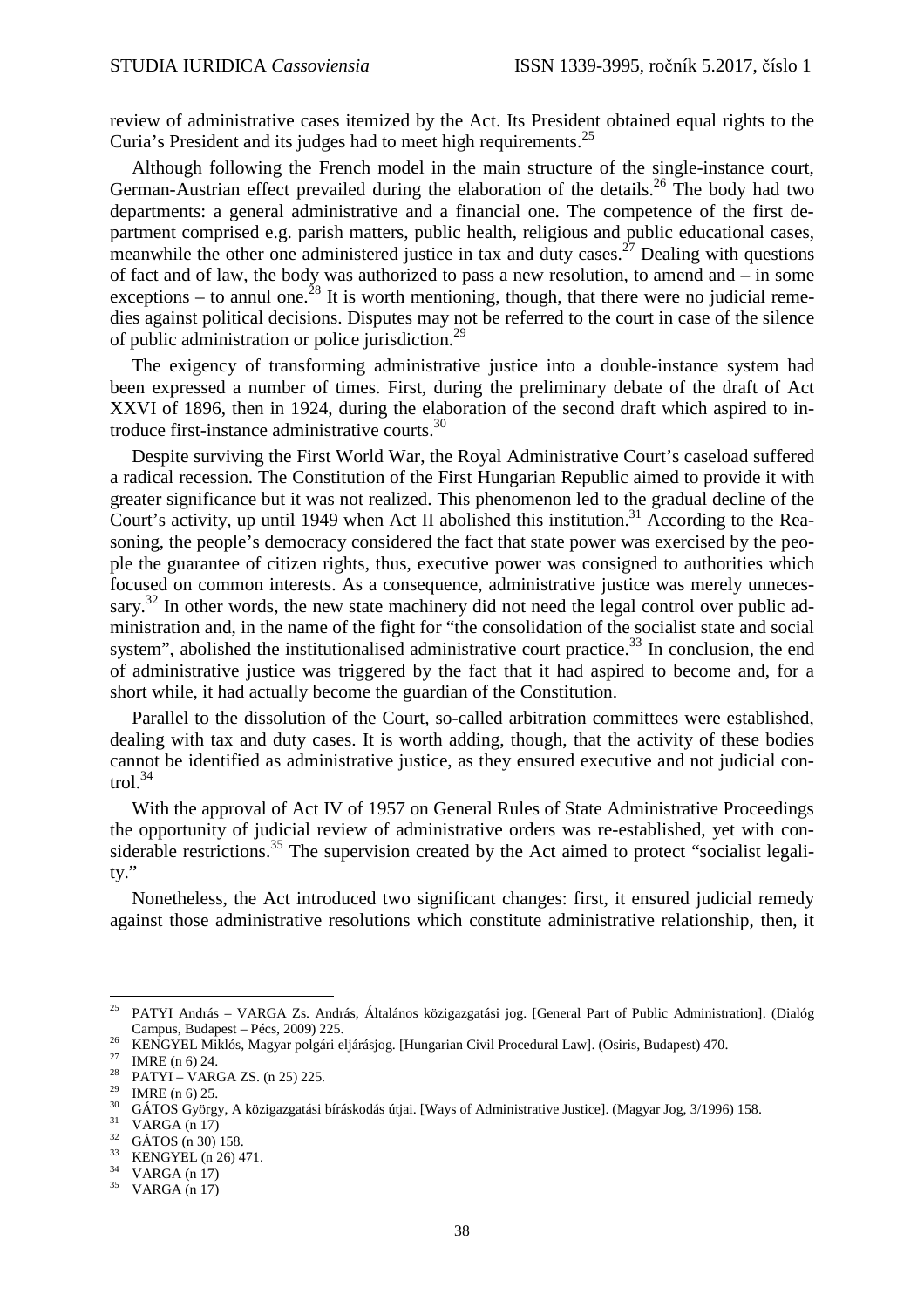defined the main types of administrative decisions that could be reviewed.<sup>36</sup> Some examples are: refusal or abolishment of registration, refusal of correction in the register of births, marriages and deaths; refusal of approval to exchange of flats; decision of confirming tax or duty obligation in respect of the legal ground of the imposition.<sup>37</sup>

The  $2<sup>nd</sup>$  Amendment of Act III of 1952 on the Code of Civil Procedure consigned administrative disputes to the first-instance authority. The  $3<sup>rd</sup>$  Amendment inserted Chapter XX, entitled "Procedures of Challenging Administrative Decisions". The  $4<sup>th</sup>$  Amendment did not introduce any remarkable transformation in the system of administrative disputes.<sup>38</sup>

Act I of 1981 on Modification and Consolidation of the Act IV of 1957 on General Rules of State Administrative Proceedings empowered the Council of Ministers to define the range of reviewable resolutions. According to the Act, the client may have right to the review of the administrative decision listed in the council decree only the order deprived him of or limited his Constitutional or other fundamental rights.<sup>39</sup> In other words, the review covered exclusively the spectrum of the cases itemized by the decree, from which the provisions related to the exercise of fundamental rights were excluded.At the dawn of the democratic transformation, Act XXXI of 1989 on the Amendment of the Constitution facilitated the *renaissance* of Hungarian administrative justice.

In this process, 32/1990. (XII. 22.) ABH Constitutional Court Decision annulling Council Decree 63/1981. (XII. 5.) and Section 72 (1) of Act I of 1981 received a cardinal role.<sup>40</sup> As a result, the National Assembly generalised judicial remedy in administrative cases with Act XXVI of 1991, yet did not restore autonomous administrative justice – despite the centenary traditions.<sup>41</sup>

On the 1<sup>st</sup> November 2005 Act CXL of 2004 on General Rules of Administrative Proceedings and Services entered into force, launching several modifications in the former system.<sup>42</sup> Needless to say, these new rules triggered the review of the Code of Civil Procedure, i.e. this Act introduced impressive reforms not only in public administration in general but also in the evolution of administrative justice. Chapter I of Act XVII of 2005 on the Amendment of the Code of Civil Procedure and on the General Rules of Non-Litigious Procedures summarized the special rules of administrative non-litigious procedures, while Chapter II defined the modifications in connection with administrative procedures.<sup>43</sup>

#### **IV. THE SYSTEM OF ADMINISTRATIVE JUSTICE**

Since it is commonly approved that the general rules of the most important legal institutions of the state of law shall be established by the Constitution, there is a growing tendency to include the basic regulation of administrative justice in a country's fundamental law.<sup>44</sup> According to Article 50 (2) of Act XX of 1949 on the Constitution of the Republic of Hungary *"the courts shall review the legality of the decisions of public administration"*, yet there are no further indications.

43 KENGYEL (n 26) 473.

<sup>36</sup> <sup>36</sup> KISS Daisy, A közigazgatási perek. [Administrative Procedures]. In: Németh János (ed.), A polgári perrendtartás magyarázata. [The Explanation of the Civil Procedure]. (Közigazgatási és Jogi Könyvkiadó, Budapest, 1999). 1356.

 $\frac{37}{38}$  Section 57 (1) of Act IV of 1957

<sup>38</sup> GÁSPÁRDY László, A közigazgatási perek. [The Administrative Procedures]. In: Wopera Zsuzsa (ed.), Polgári perjog. Különös Rész. [Civil Procedural Law. Special Part.] (Budapest, 2005) 168.

 $39$  Section 72 (1) of Act I of 1981

<sup>&</sup>lt;sup>40</sup> KENGYEL (n 26) 472.

<sup>&</sup>lt;sup>41</sup> PETRIK (n 8) 345.

<sup>42</sup> For instance, the Act ensures right to appeal against rulings for the termination or the suspension of the proceedings, excludes the right to appeal in wider range of cases, annuls the suspensory effect of the appeal in terms of the implementation of the decision, specifies provisions related to the prosecutor's intervention.

<sup>44</sup> HAID (n 1) 150.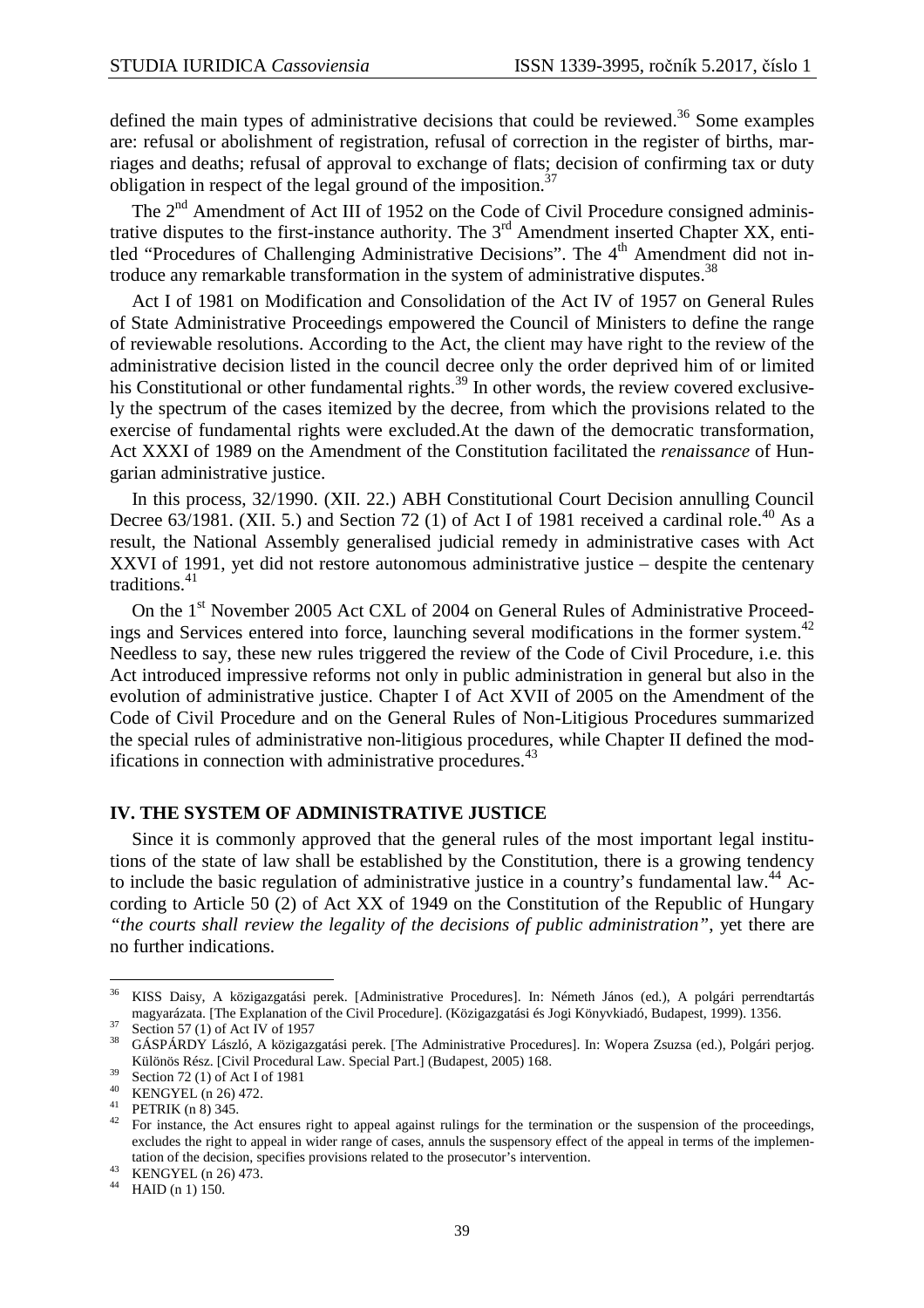The present role of courts in judging administrative orders results from a structural solution created in the Socialist era, namely from the integrity of the judiciary.<sup>45</sup> According to the former provision, the judicial review of administrative decisions was provided by two levels of the ordinary court system: by county (metropolitan) courts and by the Supreme Court, i.e. the Constitution did not restore the Administrative Court itself.

According to Section 326 (1) of the Code of Civil Procedure, the competence is based on the seat of the administrative body which heard the case in the first instance. If the authority's competence covers the entire country, solely the Metropolitan court is empowered to administer justice.

In principle, since the  $1<sup>st</sup>$  January 1999 a single judge shall hear the administrative case in first-instance courts. This judge has to embody everything indispensable for the appropriate judicial review of an administrative order, e.g. the knowledge of a wide range of statutes and acts, of general and special procedural rules, and self-confident orientation in specialised fields of administrative law.<sup>46</sup>

It is worth mentioning that in an administrative case a new purpose arises, which is to review the legality of the administrative decision. Thus, a special concept of supervision-review is required. $47$ 

In the case of "special complexity of the dispute" the law ensures another solution: a chamber composed of three professional judges shall hear the case. This way our legislator probably aspires to minimalize the eventual mistakes of the single-judge system.

With regard to the remedies against judicial review, in principle no appeal may be lodged against the judgement of a court. However, there is one exception: *"If the administrative proceeding was instituted to the judicial review of a resolution passed by a body whose competence covers the entire country and the court is entitled to modify it."*<sup>48</sup> (Except: expulsion by immigration authorities, decision passed in an asylum proceeding.) In spite of the fact that no remedy is in principle guaranteed against a resolution in force, law can introduce exceptions, as the Code of Civil Procedure does by declaring that this general rule may not be applied in administrative proceedings.<sup>49</sup>

## **V. THE NEW SYSTEM IMPLEMENTED BY THE FUNDAMENTAL LAW AND BY ACT CLXI OF 2011 ON THE ORGANIZATION AND ADMINISTRATION OF THE COURTS**

Article 25 of the Fundamental Law in force since the 1<sup>st</sup> January 2012, declares that *"The organisation of the judiciary shall have multiple levels. Separate courts may be established for specific groups of cases."* Consequently, the Fundamental Law aims to provide administrative courts with autonomy within the judiciary equal to labour courts, putting an end to the long-lasting dispute whether efficiency shall be guaranteed by administrative courts within or out of the judiciary. This solution results from Hungarian legal traditions (too), as in the collective consciousness a separated body might not be given as much respect as another incorporated in the classic judiciary.

According to Ferenc Petrik, in Hungary separate courts were more affected by political changes than courts implemented in the unified court system, thus *"our history, the examples* 

<sup>45</sup>  $^{45}$  PATYI – VARGA ZS. (n 25) 227.

<sup>46</sup> PATYI András, Közigazgatási bíráskodásunk modelljei. [Models of Our Administrative Justice]. (Logod, Budapest, 2002) 168.

<sup>47</sup> PATYI (n 46) 169.

<sup>&</sup>lt;sup>48</sup> Section 340 (1) of the Code of Civil Procedure

<sup>49</sup> IVANCSICS Imre, A közigazgatási hatósági eljárás. [The Administrative Proceeding]. (Manuscript) (Kódex, Pécs, 2007) 229.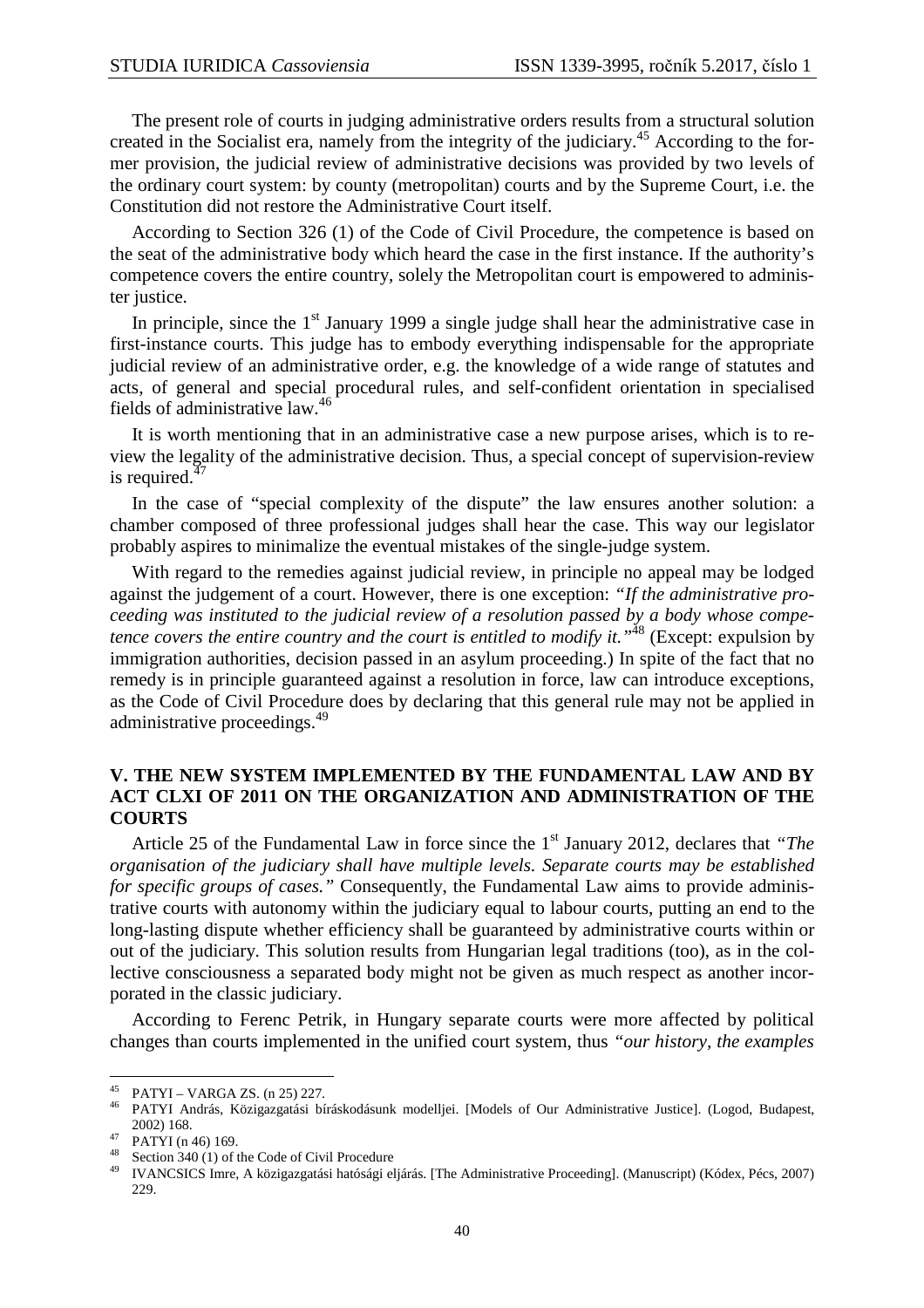*of the judiciary should make us cautious."* In his concept, the perfect model is either an administrative department with relative organizational autonomy within the judiciary or a court with totally separated organization. However, any of the two solutions is acceptable, only if the nomination procedure of judges and directors is identical with the general rules on judges and the conflicts of competence between administrative and ordinary courts is resolved by a supervisory body (such as e.g. in France.) $50$ 

In connection with remedies, before Act CLXI of 2011 on the Organization and Administration of the Courts (hereinafter: Court Organization Act) entered into force, solely on the bases of the Fundamental Law it was not clear whether administrative courts should be integrated in the ordinary judiciary or provided with separated remedy system. In other words, it was equivocal whether the local regional courts should review appeals lodged against the decision of the administrative court or not. Nevertheless, as Court Organization Act entered into force, it became explicit that in the second instance the regional court of competent jurisdiction shall deal with the appeals lodged against the resolutions of the administrative (and labour) courts.

It is worth to examine why administrative courts were unified with labour courts. According to Sections 19-20 of the Reasoning to the draft of Court Organization Act, the main reason of this fusion is the fact that labour courts have heard several administrative cases, such as social insurance ones. On the other hand, administrative and social insurance disputes do compose different groups of cases, based on totally different substantive and partly different adjective law. Consequently, administrative and labour court practice embodies merely an apparent unity in the present judiciary. $51$ 

In connection with the relationship between the Constitutional Court and administrative courts, the French model shall be mentioned. According to this, the legal control over the constitutionality of the statutes is not the privilege of the Constitutional Court, but it is divided between the Conseil Constitutionnel, an organ with a constitutional court nature, and the Conseil d'État, an organ with administrative jurisdiction (too).<sup>52</sup> Analysing the Hungarian structure, it is worth quoting András Patyi: *"Administrative and constitutional court practice are »»siblings««, but not »»twins««, as they are not always of the same age."*<sup>53</sup>

In respect of its functions, thus timing and effectiveness, administrative justice ought to comply with the pace of public affairs as well as budget and election cycles. However, this does not favour the unity with Constitutional Court. In the acts in force there is a wide range of administrative fields out of supervision, e.g. questions of administrative charging, projects of town planning, in case of which neither judicial nor constitutional review is guaranteed. Furthermore, citizens are directly affected by the legality of administrative activities, not by constitutional justice.<sup>54</sup>

During the elaboration of the Fundamental Law, the proposals aiming to provide ordinary courts with legal control over local government resolutions instead of the Constitutional Court have multiplied. There were two main reasons: on one hand, it is a matter of fact and not of fundamental rights, on the other hand, dealing with the legality of local resolutions of the

<sup>50</sup> <sup>50</sup> PETRIK Ferenc, Közigazgatási bíróság – Közigazgatási Jogviszony. [Administrative Court – Administrative Relationship]. (HVG ORAC, Budapest, 2011) 216.

 $51$  KÜPPER (n 19)

<sup>52</sup> KILÉNYI Géza, A közigazgatási bíráskodás néhány kérdése. [Some Questions of Administrative Justice]. (Magyar Közigazgatás, 4/1991) 303.

<sup>53</sup> PATYI András: Közigazgatási bíráskodás de constitutione ferenda. [Administrative Justice de Constitutione Ferenda]. In: Varga Zs. András – Fröhlich Johanna (ed.), Közérdekvédelem. A közigazgatási bíráskodás múltja és jövője. [Protection of the Public Interest. Present and Past of Administrative Justice]. (PPKE JÁK-KIM, Budapest, 2011)

<sup>54</sup> Cf. http://www.kormany.hu/hu/igazsagugyi-miniszterium/a-miniszter/beszedek-publikaciok-interjuk/trocsanyi-laszloorigo-hu-nak-adott-interjuja [3 Sept 2015]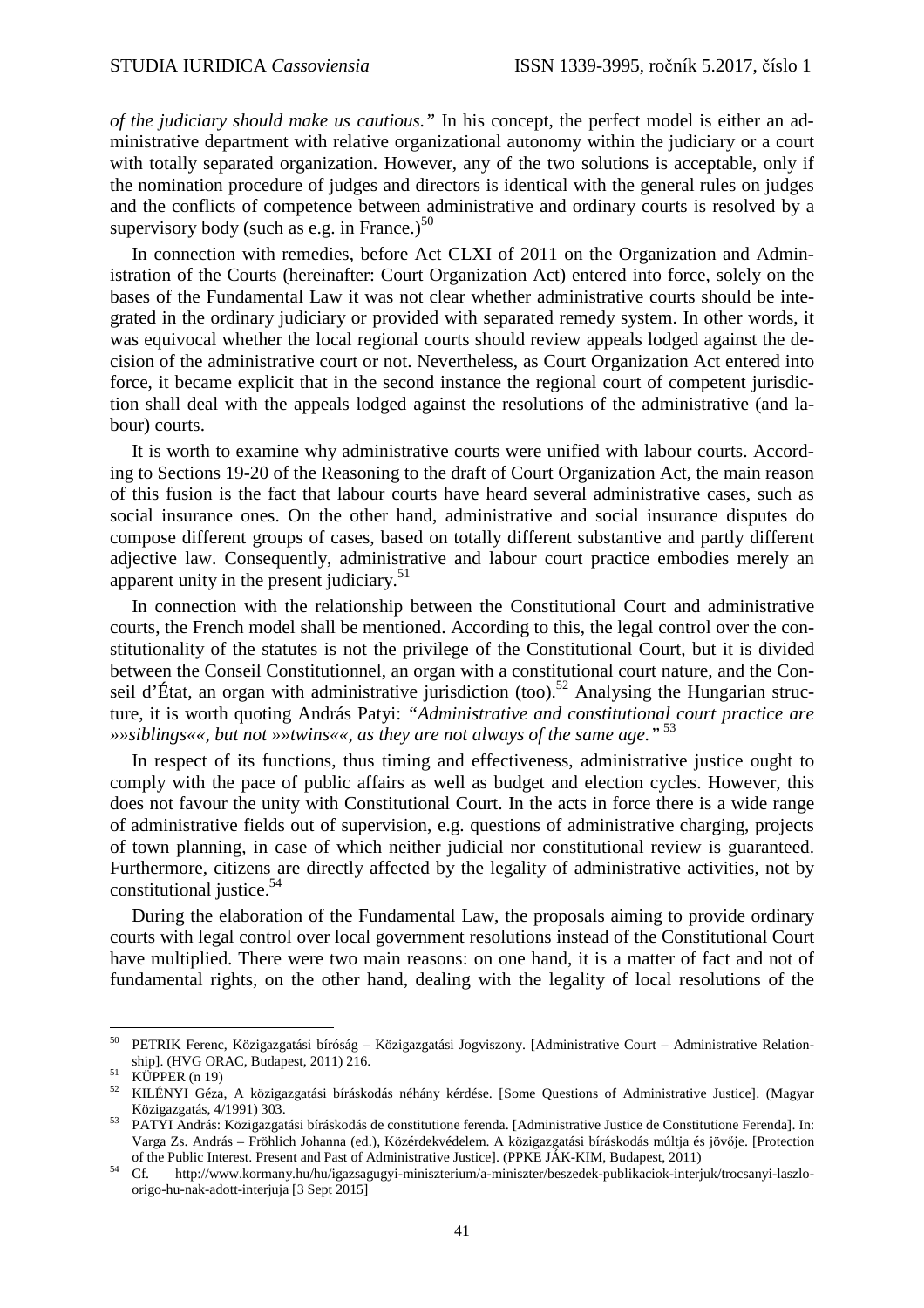slightest importance is rather incompatible with the Constitutional Court's profile.<sup>55</sup> In addition, the basis of its competence is declaring violation of the Constitution, while the ordinary court is merely empowered to the reparation of the law infringement.<sup>56</sup> Consequently, according to Article 25 (2) of the Fundamental Law *"Courts shall decide on the conflict of local government decrees with any other legal regulation, and on their annulment; on the establishment of non-compliance of a local government with its obligation based on an Act to legislate.*" As stated in Section 24 (1) f) of the Court Organization Act, this case is in the Curia's competence, being the legal successor of the Supreme Court since the  $1<sup>st</sup>$  January 2012, while the competence related to local government orders belongs to the administrative and labour courts. In other words, constitutional control is still part of the Constitutional Court's competence, but the Curia's chamber of local issues is provided with the legal review.

Under the Court Organization Act, administrative and labour courts are led by the President. These courts are not legal entities however the President thereof might undertake obligations in accordance with the rules on the management of public finances in a manner stipulated in the internal rules of the regional court. Groups may be established within the administrative court to handle certain types of cases. $57$ 

## **VI. DEVELOPING ADMINISTRATIVE JUSTICE –** *DE LEGE DATA* **AND** *DE LEGE FERENDA*

In its Resolution 1011/2015. (I.22.), the Government ordered to initiate the creation of the autonomous administrative justice within the revision of administrative procedural law. *"The Government aspires to promote administrative justice, in other words, to strengthen the role of courts in the legal control over public administration"* - reported László Trócsányi, Minister of Justice, in his presentation held in the  $47<sup>th</sup>$  Jurisprudence's Day of Kecskemét, on the  $6<sup>th</sup>$ February 2015. In the framework of this "strengthening", distinctive attention is paid to the codification of administrative justice rules in a separated act and it has already been started by the Codification Committee of Administrative Procedural Law, an *ad hoc* group of the State Reform Committee set up by Government Resolution 1602/2014 (XI.4.).

Though, what has made the metamorphosis of Chapter XX of the Code of Civil Procedure into an autonomous administrative adjective law turned so indispensable?

First of all, in consonance with the concept of the new Civil Procedural Law, the legal control over administrative rules and orders composes a group of cases isolated from criminal or civil disputes even in constitutional level. An administrative conflict differs from the others essentially, thus the enforcement of the specific human rights established by the Fundamental Law is better facilitated by separated procedural rules. Civil suits aim to ensure subjective protection of law, while administrative disputes consider objective protection, i.e. they enable anyone capable of proving their interest to take legal action in the name of legality. The applicant is not bound to prove the violation of any of his/her substantive rights by the legal act, he can merely refer to conflict of interests. Civil suits are characterized by coordination, administrative suits are characterized by subordination already due to the administrative proceeding prior to the court case.

Furthermore, the special principles of civil procedure, such as equality and free disposition, are not compatible with administrative cases, thus there is a remarkable conceptual difference between the two types of suit. It is worth adding that the introduction of a separated adminis-

 $\overline{a}$ 

<sup>55</sup> TRÓCSÁNYI László Jr., A közigazgatási bíráskodás hatásköri és szervezeti kérdései. [Competence and Structural Questions of Administrative Justice]. (Magyar Jog, 9/1993) 545.

PETRIK (n 50) 237.

Section 19 (2)-(4) of the Court Organization Act.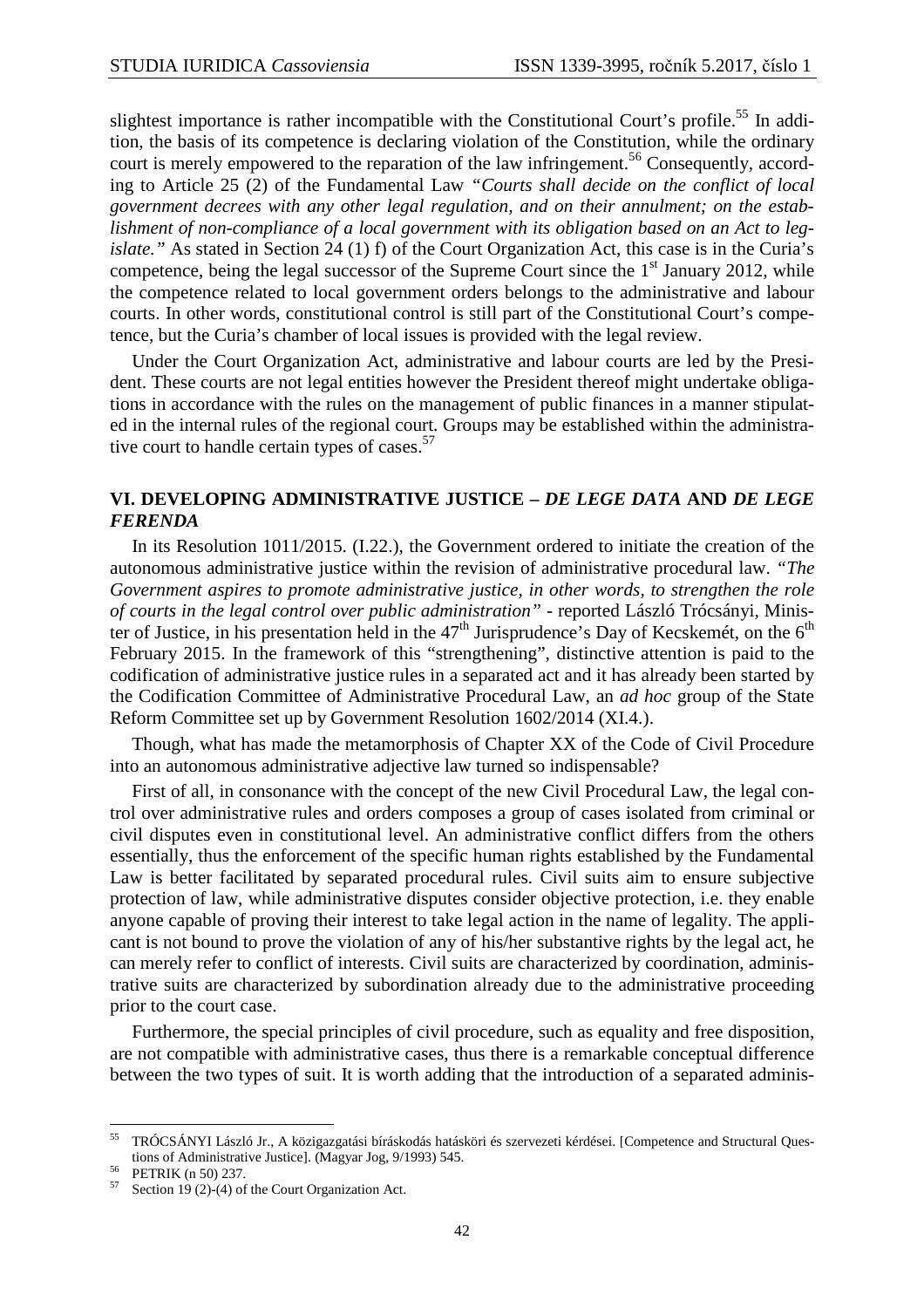trative procedural law would not burden the central budget as much as the long-lasting proceedings, often repeated owing to the inappropriate rules, which do mean real extra expenses.

Therefore, the present regulation has difficulty in ensuring the accomplishment of ruling tasks, what is more, it is almost impossible due to the enlargement of administrative justice chores. In addition, separate administrative procedural law would contribute to the improvement of professionality and would promote the appearance of the administrative judge.

Further condition of the efficient fulfilment of administrative justice is the installation of administrative colleges in every single administrative and labour court, not only in the Metropolitan Court of Budapest.<sup>58</sup> As stated by Section 20 (1) of the Court Organization Act, *"Independent from the activities of colleges and besides them, regional administrative and labour colleges shall operate in a number and with the territorial jurisdiction as defined in a separated legal act."*

In administrative literature a number of views<sup>59</sup> promote the generalization of chambers composed of three professional judges with the condition that these judges should exclusively hear administrative cases and should be banned from hearing either civil or financial ones. In this respect, it should be highlighted how important it is that three-judge panels could be set up any time which is rather unimaginable in nowadays' courts. Furthermore, increasing the number of judges bears the risk of leading to loss of respect.

There are some who would promote the extension of the judiciary with administrative officials with special expertise and experience in some specific fields.<sup>60</sup> In this context, it is convenient to refer to the former Royal Administrative Court in Hungary, which consisted on one hand of administrative officials, on the other hand of judges.

Furthermore, it would be highly agreeable to transform the single-instance court system into a double-instance one, $61$  since the present solution based on regional courts is far from perfection. Mistakes mainly result from the absence of a unified court practice. Appeal may be lodged only in a few cases, e.g. related to some orders or if the court proceeding in first instance is authorized to modify the order at issue. As a consequence, administrative disputes are rarely heard in second instance, that is why, on one side, there is no separate administrative department in regional courts (except the Regional Court of Budapest), only as part of the civil department, and, on the other side, the administrative and labour college works joined to the civil one.

Appeals lodged against administrative decisions are heard by civil judges working in the administrative department, which is quite problematic not only because they are civil judges, experts in civil law, but also because they are not familiar with the special ethos of administrative court practice.<sup>62</sup> Up until the end of 2012 the Regional Court of Appeal of Budapest had administered justice in second instance with countrywide jurisdiction, which had seemed a plausible solution at first impression, as it had ensured the uniform application of law. However, in the overloaded Regional Court of Appeal the cases had been dragging on for unreasonably long periods.

To sum up, special administrative bodies inserted in the ordinary judiciary are currently proceeding in first instance, yet ordinary courts are administering justice in second and third

 $\overline{a}$ 

<sup>58</sup> ROZSNYAI Krisztina, A közigazgatás feletti bírói ellenőrzés fejlesztésének lehetséges irányai – a közigazgatási bíráskodás terjedelmét meghatározó főbb tényezőkről. [Possible Ways of the Development of Legal Control over Public Administration – About the Main Factors Determining Administrative Justice]. http://ajkold.elte.hu/doktoriiskola/ajk/fokozatosok/Rozsnyai%20Krisztina%20-%20Tezisek.pdf [5 Nov 2014]

<sup>59</sup> Cf. ROZSNYAI Krisztina, A közigazgatási bíráskodás Prokrusztész-ágyban. [Administrative Justice in Procrustean Bed]. (ELTE Eötvös, Budapest, 2010)

 $^{60}$  Cf. TRÓCSÁNYI László Jr. (n 55) 547.

<sup>&</sup>lt;sup>61</sup> Cf. TRÓCSÁNYI László Jr. (n 55) 546.

KÜPPER (n 19)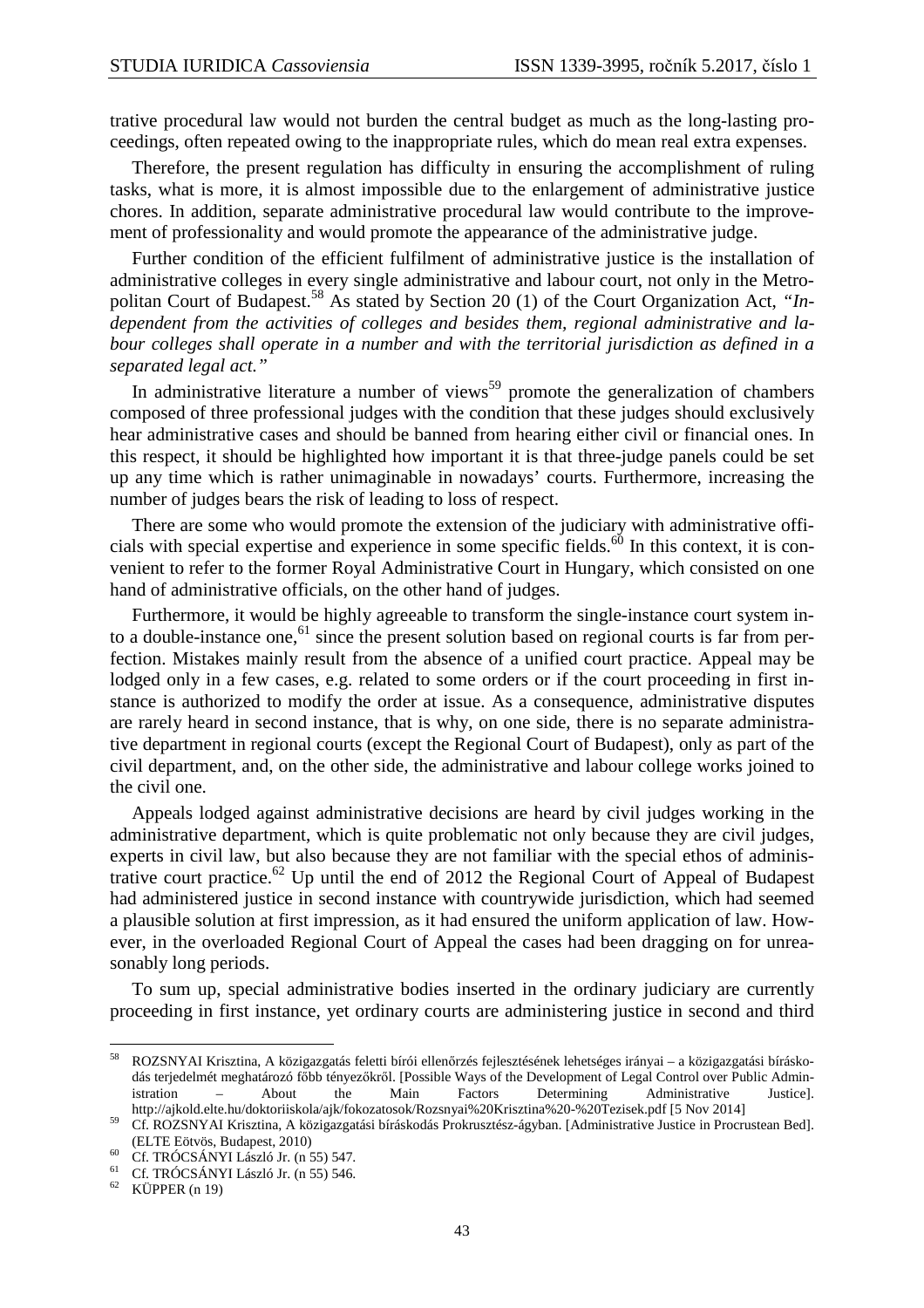instance. This peculiar Hungarian solution can be called 'pseudo-mixed system', in contrast to 'real mixed systems', in which ordinary court proceeds in one instance, while autonomous administrative court in the other instance, i.e. the administrative court system is composed of courts belonging to two separated judiciaries.<sup>63</sup> In this respect, the introduction of the Supreme Administrative Court is warmly welcomed, which would remedy the above-mentioned disputed points and would give the final touch to the structure of administrative justice.

### **VII. CONCLUSION**

The Fundamental Law refers to the structural transformation of the administrative courts with one sentence only, providing a solution that will probably be realized for reasons of cost efficiency.

Entering in force, the Court Organization Act specified the constitutional provision and outlining the direction of the organization of administrative justice which remains within the framework of the ordinary judiciary even after setting up the administrative and labour courts. Nevertheless, administrative court practice in first instance is much more transparent than prior to the reform. Bodies named 'administrative courts' do work, which makes the public, the legal profession and the judiciary more conscious of their existence, rather than mere administrative committees. In consonance with this, the separation of the first-instance administrative justice might be considered the first step to eventual independence.<sup>64</sup>

The French model could serve as a basis for the further organizational transformation, although we should not forget that France has had democracy since the  $18<sup>th</sup>$  century, while Hungary is lagging far behind the West in this respect and the difference is tangible even nowadays.<sup>65</sup> First, the legislator should examine his choice of solution, then he should proceed by realizing it in a coherent way, without internal ambiguities. The present 'pseudo-mixed system' meets these requirements only in part.

In my opinion, Hungarian administrative justice ought to be /trans-/formed by examining international models and by implementing elements allegedly compatible with our legal system. Nonetheless, it is worth keeping an eye on the historical fact that from the  $19<sup>th</sup>$  century a separate administrative court worked in Hungary, some solutions of which (e.g. creating a double-instance system) could be applied even nowadays, although with some modifications. The past shall be discovered not merely because it seems interesting. As Sir Edward Coke, an English pioneer of administrative justice stated: *"Let us now peruse our ancient authors, for out of the old fields must come the new corn."* 

## **KEY WORDS**

judicial control, public administration, administrative justice, Hungary.

# **KĽÚČOVÉ SLOVÁ**

Súdna kontrola, verejná správa, správne súdnictvo, Maďarsko.

## **BIBLIOGRAPHY**

1. DARÁK, Péter: The European Integration of Administrative Justice. Thesis PhD. Pécs 2007. 5-6 p.

 $\overline{a}$  $63$  KÜPPER (n 19)

<sup>64</sup> KÜPPER (n 19)

<sup>65</sup> Cf. TRÓCSÁNYI László Jr. (n 55) 545.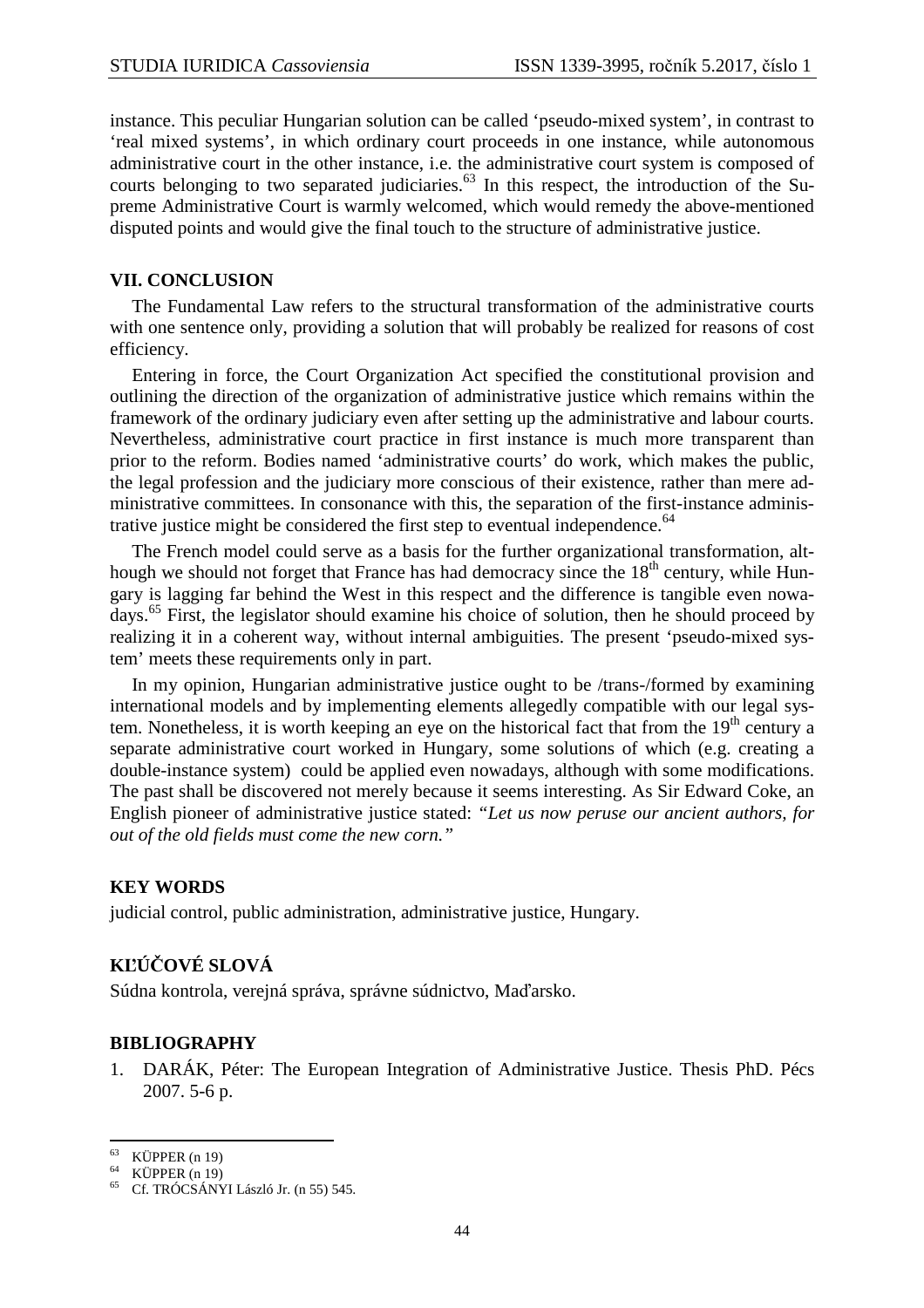- 2. GÁSPÁRDY, László: The Administrative Procedures. In: Wopera Zsuzsa (ed.): Civil Procedural Law. Special Part. Budapest, 2005. 168. p.
- 3. GÁTOS, György: Ways of Administrative Justice. Magyar Jog, nr. 3. 1996. 158.p.
- 4. HAID, Tibor: Main Models of Administrative Justice. Bolyai Szemle 2010. XIX. nr. 1. (1 Jan 2010.) 147-160 p.
- 5. IMRE, Miklós: Administrative Justice. HVG ORAC, Budapest 2007. 10; 24 p.
- 6. IVANCSICS, Imre: The Administrative Proceeding. (Manuscript) Kódex, Pécs, 2007. 229. p.
- 7. KENGYEL, Miklós: Hungarian Civil Procedural Law. Osiris, Budapest 470-472 p.
- 8. KILÉNYI, Géza: Some Questions of Administrative Justice. Magyar Közigazgatás, nr. 4. 1991. 303. p.
- 9. KISS, Daisy: Administrative Procedures. In: Németh János (ed.): The Explanation of the Civil Procedure. Közigazgatási és Jogi Könyvkiadó, Budapest, 1999. 1356. p.
- 10. KÜPPER, Herbert: Hungary's Changing Administrative Justice. http://jog.tk.mta.hu/uploads/files/mtalwp/2014\_59\_Kupper.pdf 2015.
- 11. MAGYARY, Zoltán: Hungarian Public Administration. Budapest, 1942. 624-625. p.
- 12. MONTESQUIEU, Charles Lous de Secondat Baron: On the Spirit of the Laws (translated by Imre Csécsi and Pál Sebestyén) Akadémia, 1962. 312. p.
- 13. PATYI, András: Models of Our Administrative Justice. Logod, Budapest, 2002. 168-169 p.
- 14. PATYI, András: Administrative Justice de Constitutione Ferenda Administrative Justice de Constitutione Ferenda. In: Varga Zs. András – Fröhlich Johanna (ed.): Protection of the Public Interest. Present and Past of Administrative Justice. PPKE JÁK-KIM, Budapest, 2011.
- 15. PATYI, András VARGA Zs, András: General Part of Public Administration. Dialóg Campus, Budapest – Pécs, 2009. 225-227. p.
- 16. PETRIK, Ferenc: Centenary of Hungarian Public Administration. Jogtudományi Közlöny nr. 6. 1996. 345. p.
- 17. PETRIK, Ferenc: Administrative Court Administrative Legal Relationship. HVG ORAC, Budapest, 2011. 216; 237 p.
- 18. PETRIK Ferenc: History of Hungarian Administrative Justice. In: Wopera Zsuzsa (ed.): Civil Procedural Law. Special Part. Budapest, 2005. 193. p.
- 19. RÁCZ, Attila: Requirements of the Legality of Public Administration. In: Csefkó Ferenc (ed): Commemoration of Lajos Szamel. A Jövő Közigazgatásáért Alapítvány, Pécs, 2000. 149. p.
- 20. ROZSNYAI, Krisztina: The European Dimension of Administrative Justice. Jogtudományi Közlöny nr. 9. 2007. 383. p
- 21. ROZSNYAI, Krisztina: Possible Ways of the Development of Legal Control over Public Administration – About the Main Factors Determining Administrative Justice. http://ajkold.elte.hu/doktoriiskola/ajk/fokozatosok/Rozsnyai%20Krisztina%20- %20Tezisek.pdf
- 22. ROZSNYAI, Krisztina: Administrative Justice in Procrustean Bed. ELTE Eötvös, Budapest, 2010.
- 23. STIPTA István: Antecedents of Administrative Justice in Hungary. Jogtudományi Közlöny nr. 3. 1997. 118. p.
- 24. TRÓCSÁNYI, László Jr.: Competence and Structural Questions of Administrative Justice. Magyar Jog, nr. 9. 1993. 545-547 p.
- 25. VARGA, Jenő: Judicial Review of Public Administrative Orders I.
- 26. http://munkaadoilevelek.hu/1999/07/a-kozigazgatasi-hatarozatok-birosagifelulvizsgalata-i/